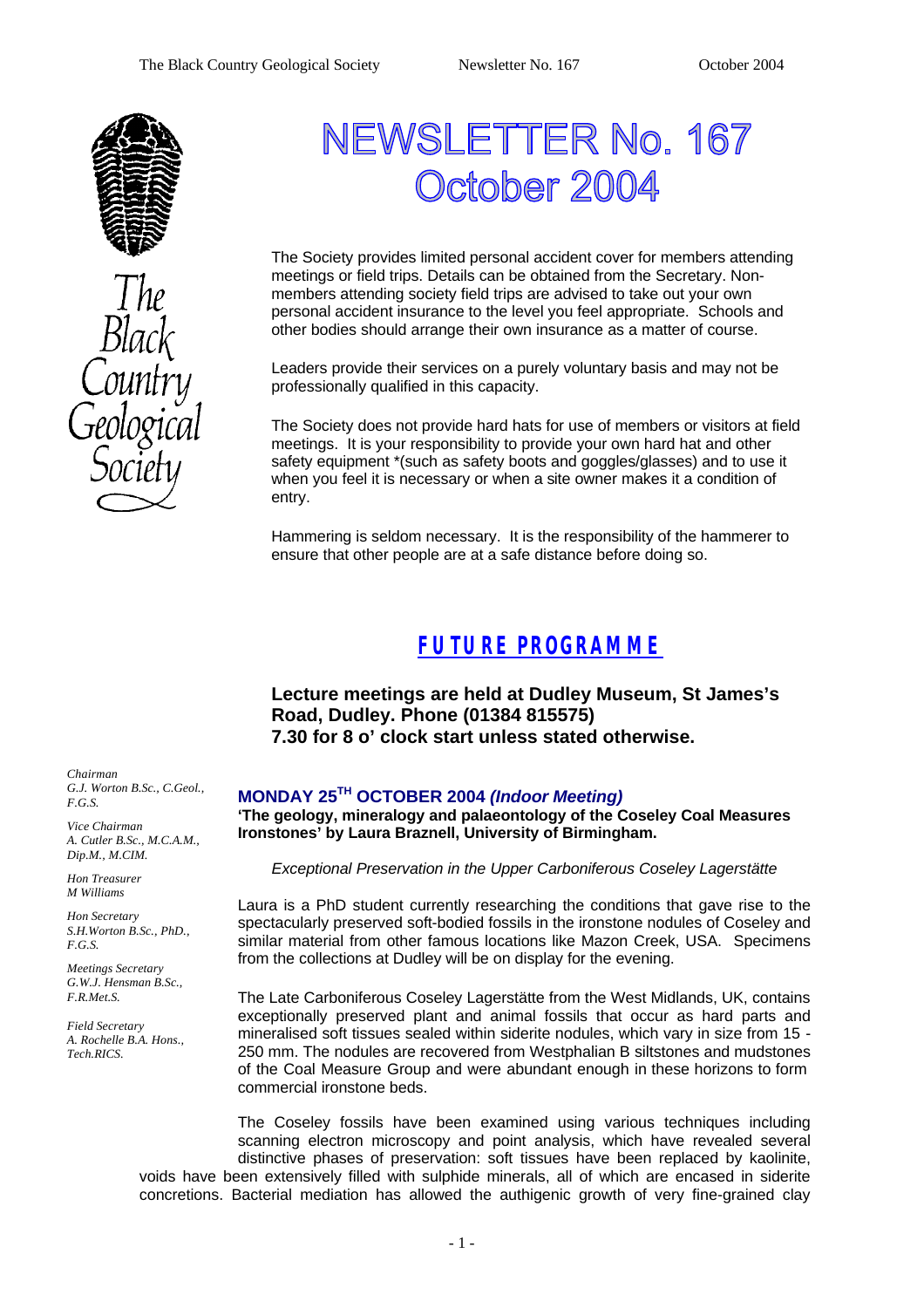minerals on the surface of the decaying organisms, templating the soft tissues and forming biofilms that preserve fine anatomical detail. This was accompanied by early framboidal pyrite formation and closely followed by void filling sphalerite, galena and pyrite precipitation. Siderite formation would have either occurred during or shortly after soft tissue preservation producing a concentric nodule that prevented compaction of the fossils.

### **MONDAY 6th DECEMBER 2004** *(Indoor Meeting)* **STARTING AT 7:00 PM.**

Members evening of short talks and demonstrations. This evening has proved to be very popular in previous years and will again be open to anyone who would like to share with us something of interest. We are asking for volunteers to speak or demonstrate or show us some photos, slides or specimens. We will provide refreshments as in previous years to make the evening a very sociable one. **Please contact Gordon Hensman on 01384 256423 to indicate your willingness to take part in this evening.** Gordon will need to know the equipment that you will need: e.g. overhead projector, slide projector etc, and the title of your talk. Each presentation normally lasts 10 to 15 minutes. So that we can make the most of what is always a very pleasant evening, **we will be starting at 7:00 pm.**

#### **MONDAY 31ST JANUARY 2005** *(Indoor Meeting)*

**'Gold Exploration' by Tim Colman of the BGS.**

#### **MONDAY 28TH FEBRUARY 2005** *(Indoor Meeting)*

**'Global Mass Extinctions: Volcanism versus Impacts' by Prof. A.D. Saunders of the Geology Department, University of Leicester.**

Professor Saunders was born in the West Midlands and educated at the High Arcal Grammar School in Sedgley, and so he is very familiar with the Wren's Nest and the Baggeridge spoil heaps! He read geology at Sheffield and took his PhD in Birmingham. His research has been mostly into igneous petrology and geochemistry, and he is now working on mantle plumes and their relationships to volcanism and mass extinctions.

#### **MONDAY 28TH MARCH 2005** *(Indoor Meeting)*

**'Life in the Triassic in Britain' by Dr. G. Warrington of the BGS.** 

#### **MONDAY 25TH APRIL 2005** *(Indoor Meeting)*

'**The fascinating minerals of Northwest Scotland, by Spencer Mather.** Note that this is a change from the details given in the last newsletter.

## *EDITORIAL*

A visit to the Geological Museum in South Kensington is always worthwhile, with a clever mix of spectacular displays to excite the young, and excellent resources for the interested amateur. It also allows you to look at, and buy the latest books, guides and geological maps. There is also a simple display of important fossils, arranged stratigraphically, and the last time I was there it was in an out of the way position, and so could easily be missed. There were about 40 fossils in the Silurian cabinet, and just under half had the label, "Dudley, Worcestershire". The county may be a little out of date, but it made me realise how important the geology of our local area is, and yet, as is often the case with familiar features, we tend to take them for granted.

But it is not just in this country where these fossils are on display. Graham Worton tells me that on a recent visit to the Museum of Geology in Barcelona, incidentally the oldest museum in that Spanish city, he found two excellent displays of Dudley fossils. He knows that they are also on show at museums in Capetown, Adelaide and Denver, Colorado. Perhaps you know of other places where fossils from the Dudley area are displayed; if so please contact us so that we can put together a list of locations. Please tell us if you have seen Dudley fossils outside of the Black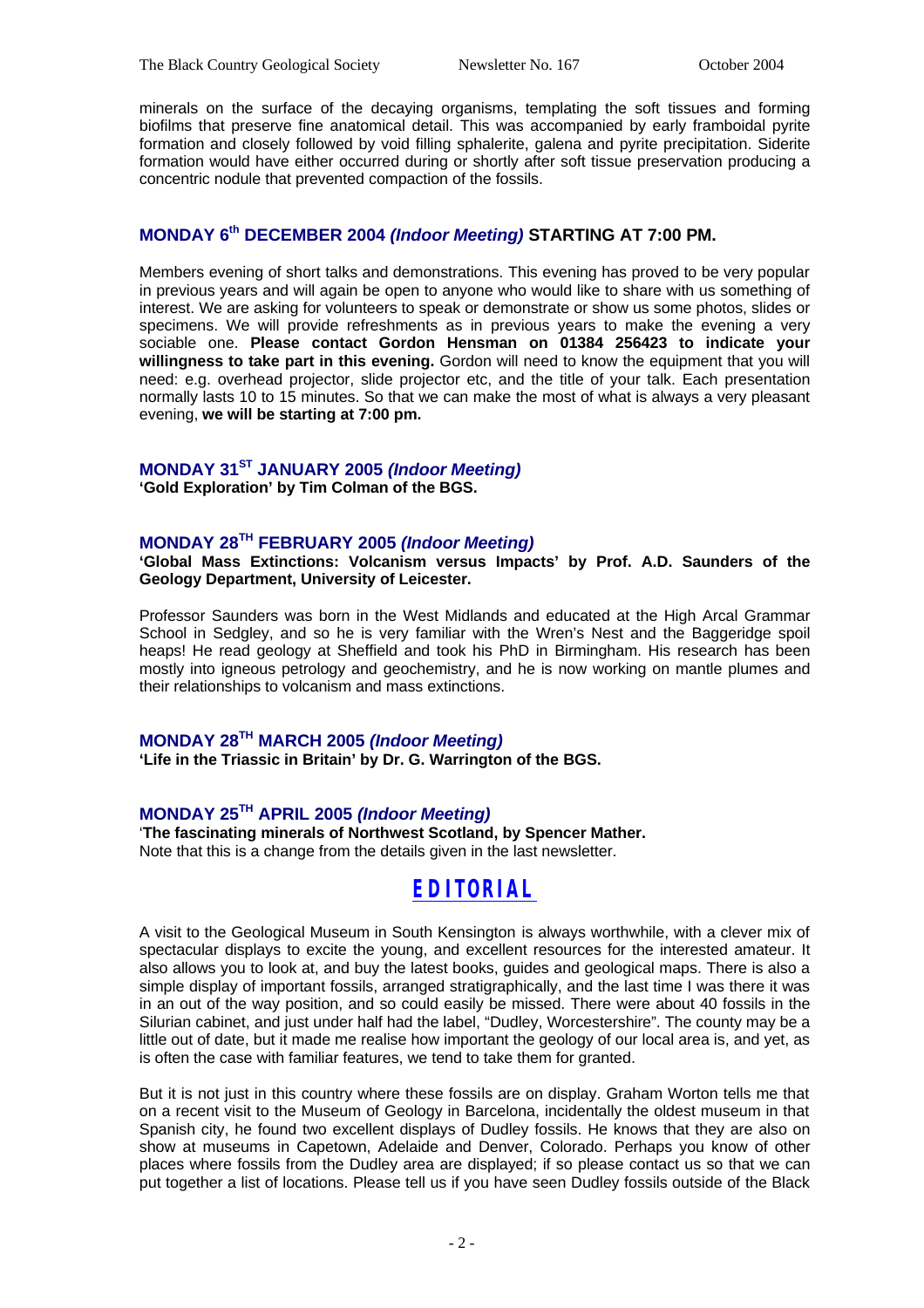Country, as it would be interesting to know how far they have travelled. A message to any of the editorial team would be most welcome, or you could just tell us at one of our meetings. Bill Groves

# *REPORTS*

#### **Joint Field Excursion with the Woolhope Naturalists' Field Club. 12th September 2004**

Members assembled at High Vinnalls car park in Mortimer Forest at 10:30 am.

Dr Paul Oliver, President of the W.N.F.C., presented the first part of the day. The context of the geology and local landscape features were described. We were conducted to various Silurian exposures adjacent to the High Vinnalls car park and particularly the Much Wenlock Series and Lower Elton formations. The Middle Elton formation of dark olive mudstones and fine siltstones produced a number of good examples of the trilobite *Dalmanites.* Graptolites such as *Neodiversograptus nilssoni* and *Monograptus colonus* were also present Brachiopods *Iaegiria* and *Slava* were also described.

At a further location, a layer of Fullers Earth, which resulted from fallout from distant volcanic explosions, was seen.

The party then travelled to Wigmore, where from the excellent viewpoint at the castle, we observed and had described the landscape associated with the area once occupied by the post glacial Lake Wigmore, until it was drained by the overflow channel at Downton Gorge. Lunch was taken at Wigmore before the party travelled to Ludlow.

At Ludlow Kate Andrew conducted the party along the Teme Bank Geological Trail, a journey through Ludlow's Silurian history was made. The day was completed with a cup of tea at the Cliffe Hotel.

Many thanks to the Woolhope Society for their hospitality. We hope to see them in the summer of 2005 for a further joint visit, when Graham Worton will entertain us all with his expert knowledge of the Wren's Nest and Dudley area.

Andrew Rochelle

## *CONSERVATION COLUMN*

## **7 th UKRIGS Annual Conference**

This important conference was held in Dudley at the start of September. As can be seen from the photograph, the large gallery at the museum was a splendid venue for the discussion and presentation sessions, and the weather remained fine for the three field trips.

The primary purpose of UKRIGS is to '…*encourage the appreciation, conservation and promotion of Regionally Important Geological and Geomorphological Sites for education and public benefit…*' The organisation was established in 1990 by the Nature Conservancy Council and continues to be actively supported and sponsored by English Nature, together with the equivalent Scottish and Welsh bodies and other interested groups.

There are currently over 50 local RIGS groups in the UK and our local group is based on the BCGS. Each group endeavours to identify sites, conserve and improve them and promote public awareness. Our local sites were visited by the conference, from Coombe Wood in the east to Kinver in the west, and taking in Saltwells, the Wren's Nest and Castle Hill. One of the highlights was a buffet supper in one of the limestone caverns.

Our society is one of the member organisations of UKRIGS, and active members are always very welcome. Watch this space!!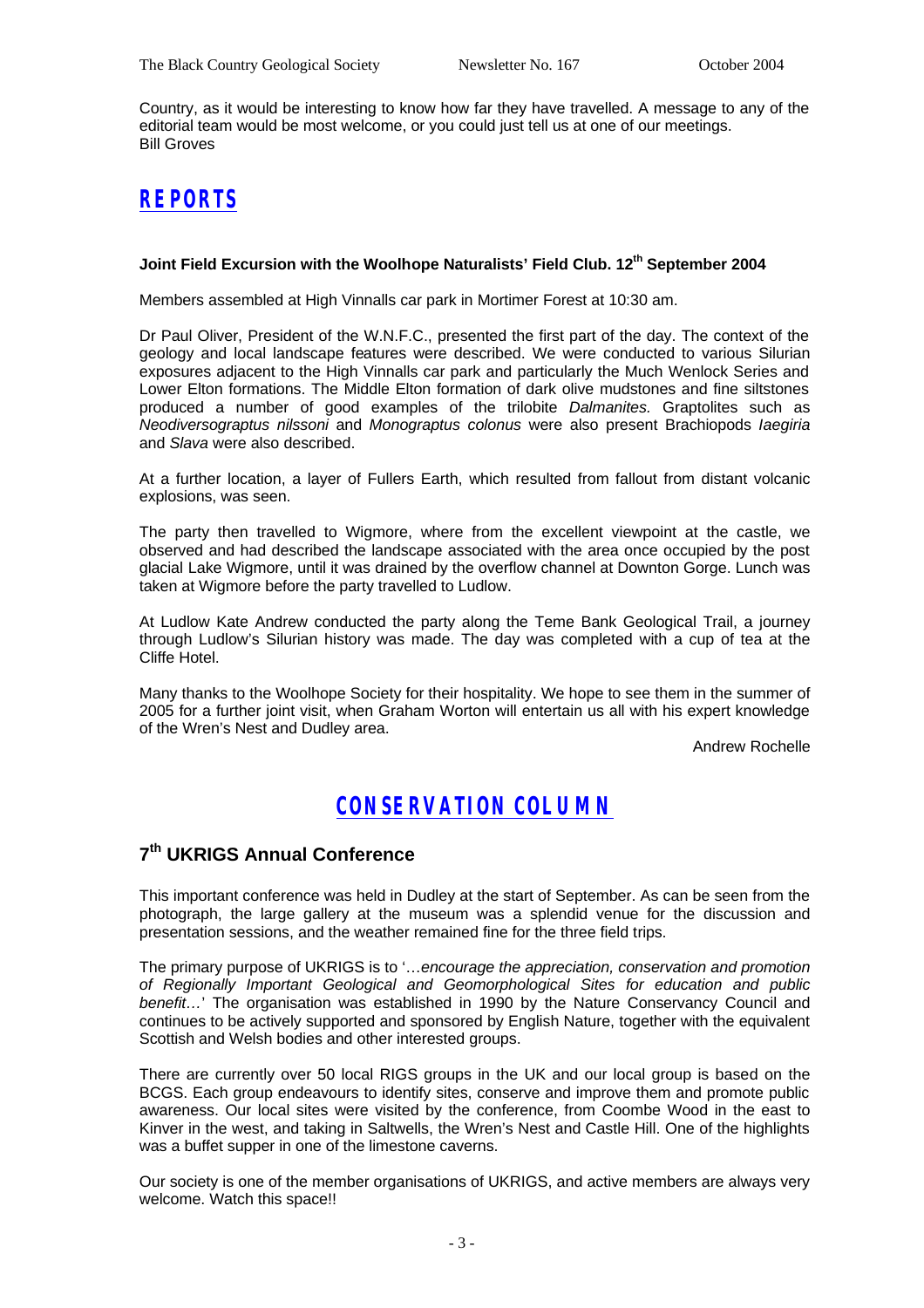# *DUDLEY MUSEUM UPDATE*

#### *Exhibitions*

#### *Dudley Unearthed -The New Permanent Geology gallery.*

By the time that you read this, the new gallery in the museum will be open. It has been a long journey since that part of the building was closed following the discovery of rotten timberwork, and in addition to the museum staff, several students from local schools and colleges have helped in the gallery, with model making and labelling as part of their work experience.

The gallery is divided into two areas, the first of which focuses on the geological history and heritage of Dudley. You are taken on a timeline tour, with bold graphics (see below), abundant specimens, rtefacts and a three-dimensional model of the local area. There is a concentration on the Silurian fossils and limestone workings of the Wren's Nest, together with the extraction of coal. The tour finishes with the groundbreaking contribution that Dud Dudley made to coke fired iron making. This whole gallery is set in a limestone cave, which is faulted up against coal, and ingenious and very effective backdrop.

To reach the second part of the exhibition you go through an old mine entrance to see a series of themed display cabinets and drawers. There is too much here to describe in one brief article, but not to be missed is a superb mineral display, and a very comprehensive exhibit focussing on trilobites.

The aim of such an exhibition must be to capture the interest of children, students and the interested adult with little geological knowledge, and yet having enough to satisfy the interested amateur as well as the professional geologist. This seems to be achieved, although feedback from visitors will be the true test of this. I am sure that all members of BCGS will endeavour to visit the museum, and hopefully tell us what you think.

Bill Groves

## **GEOBABBLE**

*'Sial'* and *'Sima'* are two words that are going out of use in geology. Sial refers to the upper parts of the crust that consist mostly of silica and aluminium, while sima is the lower part where magnesium is present alongside silica. These terms became less important when plate tectonics emerged as the underlying explanation of major Earth structures. The term 'crust' was now not so significant as 'plate' and 'lithosphere', and so sial and sima became largely redundant.

They are of course not words at all, they are *acronyms.* Sial is made up of Si and Al (silicon and aluminium), while sima comes from Si and Ma (magnesia). There are other well-known geological acronyms, we use Ma to denote time in millions of years, and BIF stands for Banded Ironstone Formation. There are some that roll easily off the tongue, for example ESTA (Earth Science Teachers' Association). Others do not spell a word so we just use the letters, BCGS and the GA, or shorthand such as GeolSoc.

It was during the recent UKRIGS conference that I was reminded of the number of acronyms we now use. We all use them at some time or other, they can be very useful, some are very funny and others plain daft. However, UKRIGS, or more specifically RIGS, is an acronym that, like sial and sima, is slowly becoming a word in its own right. We talk of 'a RIGS site', yet the word 'site' is incorporated in the term 'Regionally Important Geological Sites'. The classic example of an